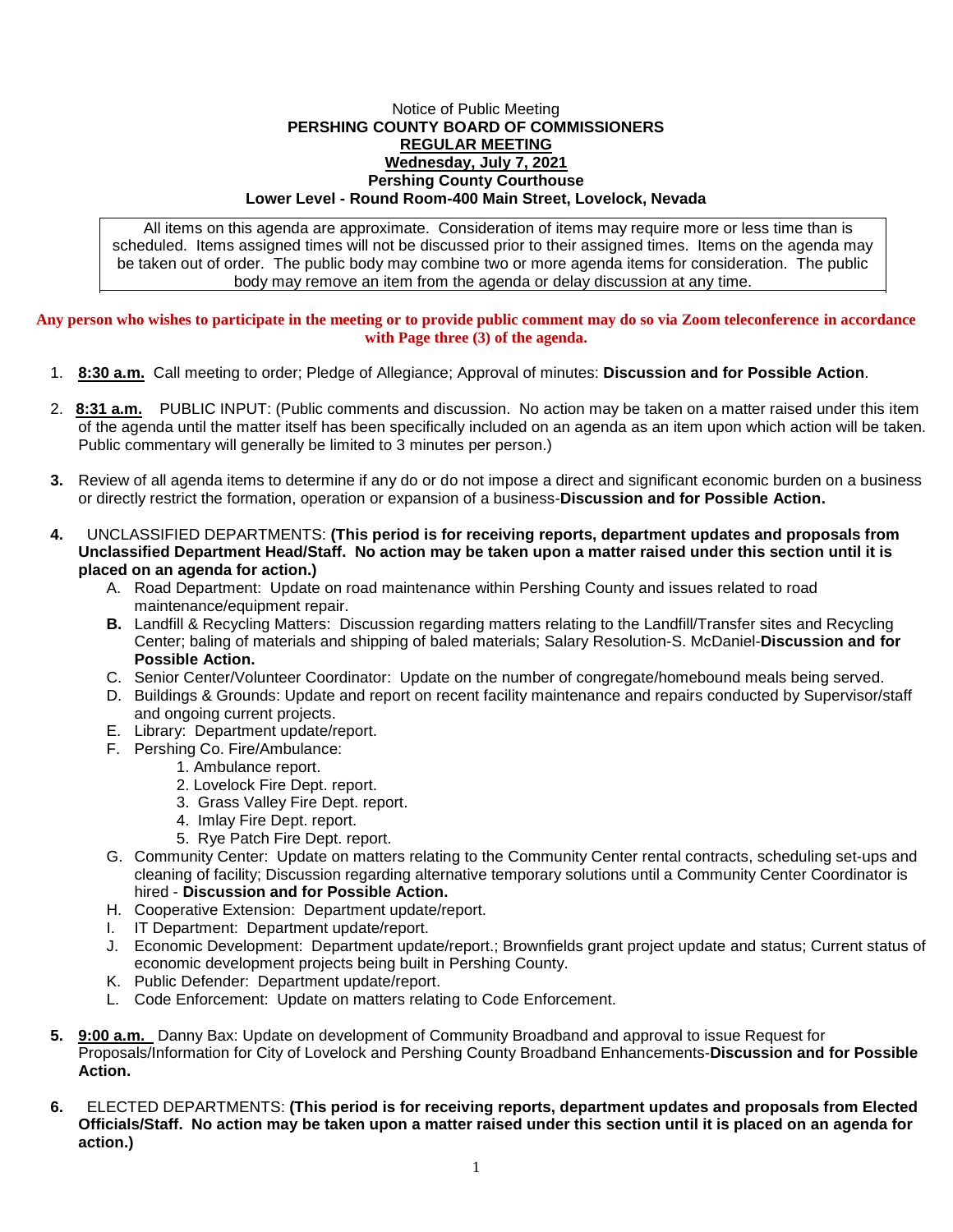- **A.** Lacey Donaldson, Clerk-Treasurer: Department update/report; Approval of corrections/changes to the Tax Roll; Salary Resolution-B. Medeiros-**Discussion and for Possible Action.**
- B. Rene Childs, Auditor-Recorder: Department update/report.
- C. Laureen Basso-Cerini, Assessor: Department update/report; Assessor Technology List of Expenditures per NRS 250.085-**Discussion and for Possible Action.**
- D. Bryce Shields, District Attorney: Department update/report.
- E. Judge Karen Stephens, Justice Court: Department update/report.
- F. Jerry Allen, Sheriff: Update/report on matters relating to the Pershing County Sheriff's Office.
- 7. Proclamations and Awards: (The Pershing County Board of Commissioners may make a Proclamation or present a service or other award on behalf of the County**) Years of Service:** Lacey Donaldson-(20); Shawn Thornhill-(10) **Discussion and for Possible Action**.
- **8.** Derby Field Airport: Update on matters relating to the Derby Field Airport; Approval of Grant #SF-424 in the amount of \$9,000.00-COVID Response and Relief Supplemental Appropriations funding-**Discussion and for Possible Action.**
- **9.** Amendment to the Community Health Services Contract payment (\$38,036.35) in the amount of \$.05 one year to \$36,036.40 and \$.10 for both years, correct total is not to exceed \$86,072.80-**Discussion and for Possible Action.**
- 10. **10:00 a.m.** PLANNING & BUILDING DEPARTMENT/IMLAY WATER SYSTEM MATTERS/PERSHING ELECTRICAL:
	- **A.** Department written update/report; Secretary for Planning Commission meetings -**Discussion and for Possible Action.**
	- B. Submittal of Monthly Building Permits/fees collected.
	- C. Submittal of Monthly Business License applications and fees collected.
	- D. Submittal of Monthly Water Report/fees collected from the Imlay Water System.
- 11. Acknowledgement of evaluations and approval of yearly salary increases for Unclassified Employees for FY 2021-22 J. Abbott; T. Banks; E. Blondheim; K. Brinkerhoff; S. Cochran; J. Evans; J. Handka; C. Haas; D. Hill; H. Lusby-Angvick; F. Machado; G. Monroe; K. Wesner - **Discussion and for Possible Action.**
- **12.** Approval for a PERS purchase for Rene Childs, Auditor-Recorder and Lacey Donaldson, Clerk-Treasurer who are capped on the longevity pay increase as of January 2022, for a total not to exceed \$4,000.00-**Discussion and for Possible Action.**
- 13. CARES FUNDING: Update/Approval of expenditures; Update from Emergency Management relating to the COVID-19; List of proposed projects, prioritizing and changing/amending the projects for allocation of the Covid-19 American Rescue Plan funding for Pershing County in the amount of \$1,306,252.00-**Discussion and for Possible Action.**
- 14. Board Appointments/Resignations: Grass Valley Advisory Board; Pershing County Economic Development; Cemetery Board; Museum Board; Senior Center Advisory Board-**Discussion and for Possible Action.**
- 15. Litigation Meeting.
- 16. Report from Legal Counsel.
- **17.** Report from Administrative Assistant/HR Rep.-County Commissioner's Office.
- 18. Items for future agendas-**Discussion and for Possible Action.**
- 19. Correspondence.
- 20. Board Member reports of meetings attended/Board Liaison reports of meetings attended. (Nevada Works, Safety, Hospital Board, Emergency Management, Cemetery, Recreation Board, WNDD, Pe. Co. Economic Dev./, Community Center, Airport Advisory Board; Museum Advisory Board, Library Board, Senior Center Advisory Board, Central Nevada Water Authority, Planning Board, Broadband Advisory Board, 911 Committee, Solid Waste Management Recycling Advisory Board, Pe. Co. Volunteer Advisory Board, T. V. Board, Frontier Coalition, Humboldt River Water Basin Authority.)
- 21. PUBLIC INPUT: (Public comments and discussion. No action may be taken on a matter raised under this item of the agenda until the matter itself has been specifically included on an agenda as an item upon which action will be taken. Public commentary will generally be limited to 3 minutes per person.)